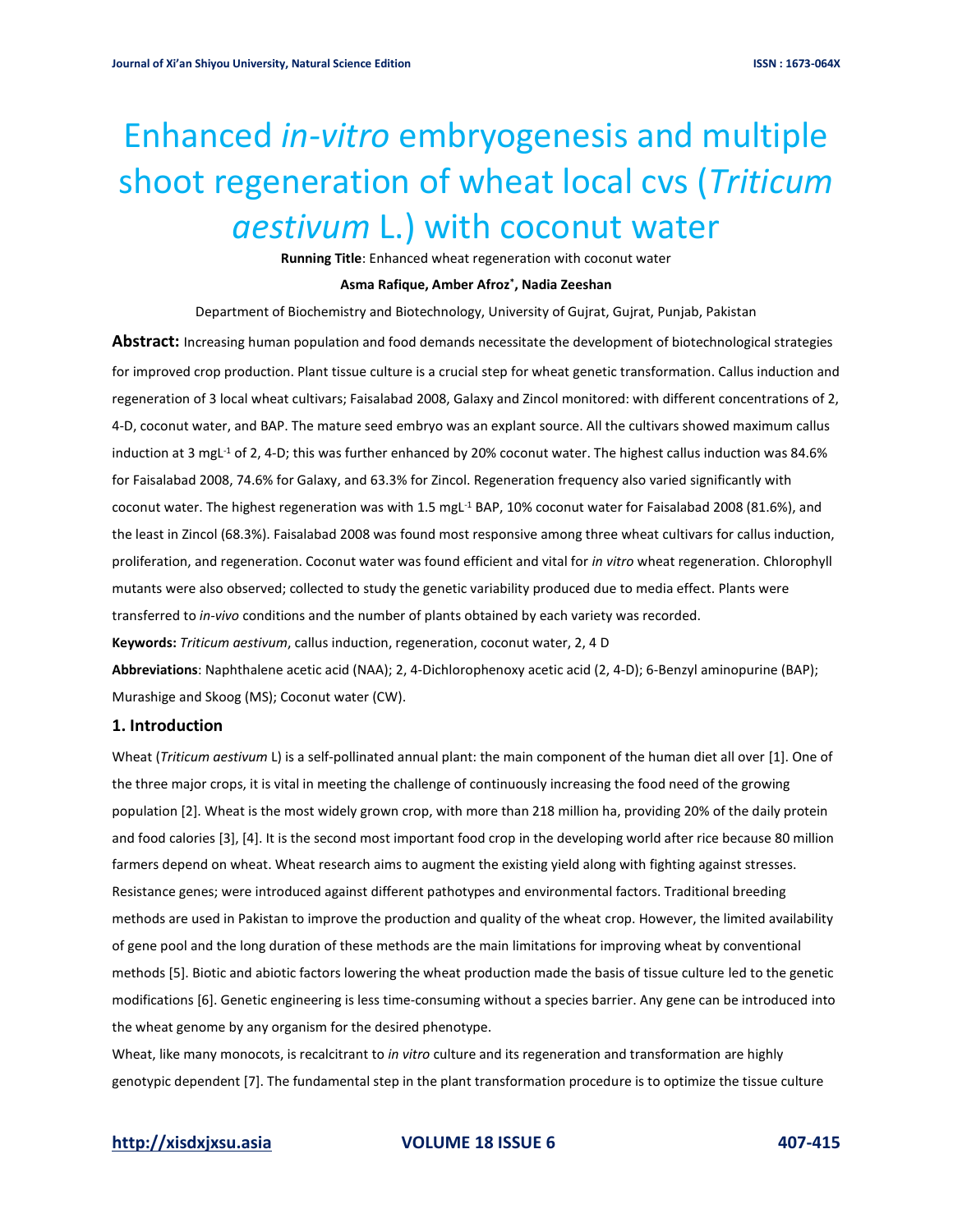for callus induction and its regeneration. There are three main factors on which the tissue culture of wheat depends, culture medium and growth regulators [8], [9]. Explants sources used for wheat tissue culture included embryos (mature/immature), shoot bases, leaves, and root tips [10], [11]. *T. aestivum* immature embryos are widely reported explants for callus induction: but due to the seasonal availability, alternatives such as mature embryos and immature embryos can be used [2], [12]. Mature embryos, seeds, or tissues derived from them are reported: as an effective alternative to immature embryos for their availability and genetic stability [7], [9], [13], [14], [15]. Growth regulator concentration in the media is crucial in callus growth. Low cytokinin and high auxin concentration are favorable for wheat callus growth [16].

The regeneration reluctance through callus is a drawback for monocots' genetic improvement, including wheat. Explants source, media composition, and genotype effects *in vitro* plant regeneration [7], [14]. Other factors affecting plant regeneration from wheat mature embryo/seed are sterilization, pH, combination, and concentration of growth hormones [13]. Mature wheat embryos callus induction and regeneration with auxins like Naphthalene acetic acid (NAA) and 2, 4-Dichlorophenoxy acetic acid (2, 4-D); and cytokinins like 6-Benzylaminopurine (BAP) and Kinetin are reported [8], [13]. Coconut water (CW) had wide use in the plant tissue culture industry for its growth-promoting regulator properties. It had the cytokinin-type activity (Zeatin riboside, isopentenyl adenine, kinetin), along with a source of sugars, vitamins, minerals, and amino acids [17], [18], [19]. The use of coconut water to enhance wheat regeneration has not been reported before.

There is a need to optimize regeneration using wheat mature seed embryos of local wheat cultivars. Somatic embryogenesis of local wheat varieties Faisalabad 2008, Galaxy and Zincol with CW and minimal growth regulators had so far not been explored. The present study will be a milestone for wheat genetic engineering through mature embryo tissue culture.

# **2. Research Elaborations 2.1. Plant Material**

Mature wheat seeds of three local wheat cultivars: Faisalabad 2008, Galaxy, and Zincol seeds from Gujrat Pakistan, were selected for the experiment. The selection was through a survey and consultation with the agriculture extension department of Gujrat.

### **2.2. Sterilization**

Mature wheat seeds were surface sterilized with 40% sodium hypochlorite with the drop of Tween 20 for 20 min with vigorous shaking. It was followed by washing in DD water thrice 20 min each. The seeds were dried, mature embryo excision followed by callus induction medium inoculation.

#### **2.3. Callus induction and regeneration**

Murashige and Skoog (MS) medium salts and vitamins, was used for callus induction, proliferation, and regeneration  $[20]$ . 1.5, 2, 2.5, 3, 3.5, and 4 mgL<sup>-1</sup> 2, 4- D was used for callus induction. MS medium supplemented with optimized 2, 4-D concentration for callus induction; is used for callus maintenance and proliferation. MS with 2, 4-D best combination for callus induction was used, with 0.5, 10, 15, and 20% CW. Sucrose (30g) as carbon source and agar (8 gL<sup>-1</sup>) as a gelling agent, added to one liter MS medium. PH of the medium adjusted to 5.7 for all experiments.

# **[http://xisdxjxsu.asia](http://xisdxjxsu.asia/) VOLUME 18 ISSUE 6 407-415**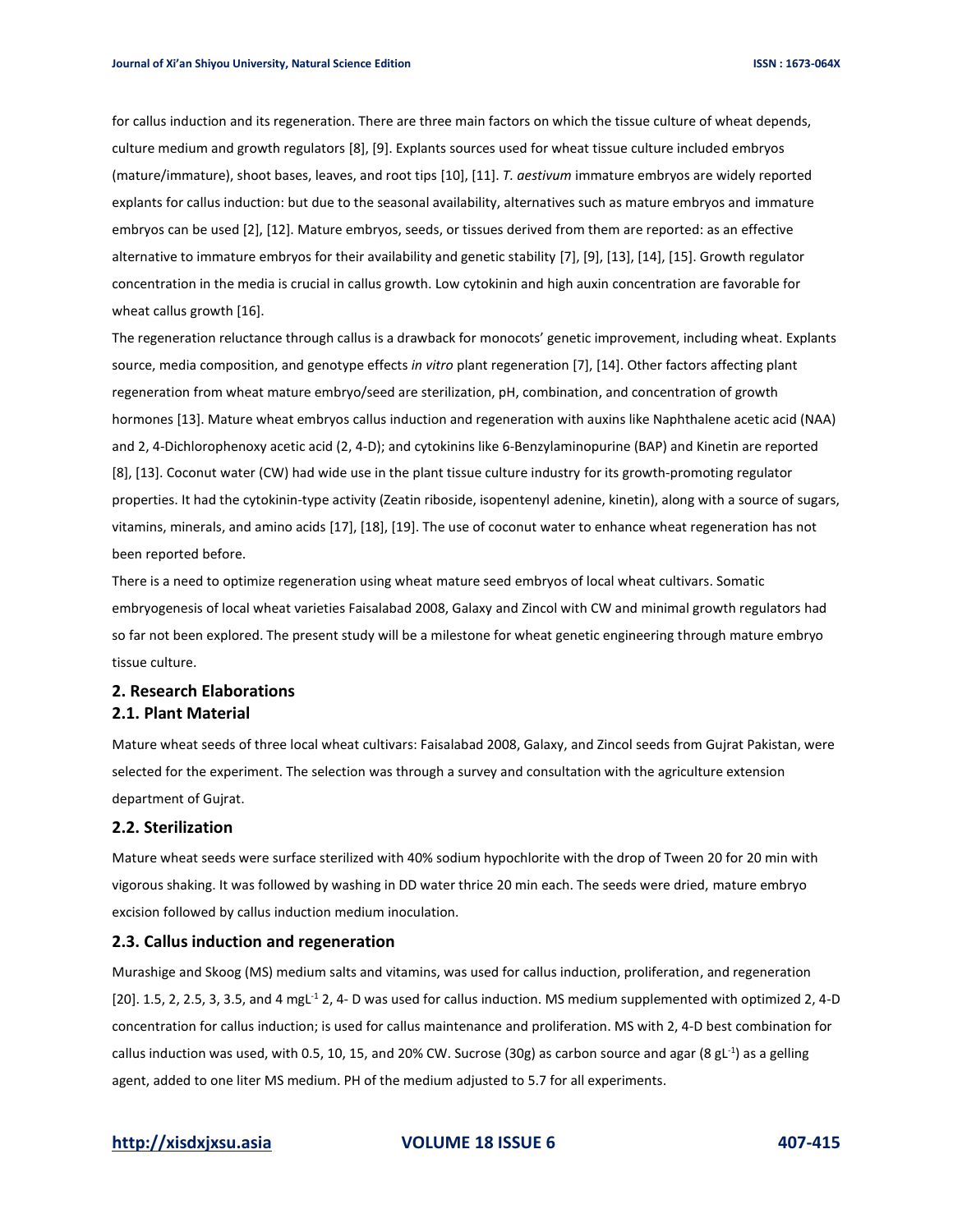One mature embryo/test tube was inoculated and placed in a growth chamber (300 µmol m<sup>-2</sup> s<sup>-1</sup>, 16 h light/8 h dark) at 25°C and 70% relative humidity) for 15 days. All varieties were monitored, for callus induction, at different 2, 4-D concentrations with and without CW. Calli were transferred to a maintenance medium after 15D to optimize 2, 4-D concentration for two weeks. After 15 days on maintenance medium, calli were shifted, on 0.5, 1, 1.5, 2, and 2.5 mgL<sup>-1</sup> of BAP. The optimized BAP concentration was utilized, in combination with 0, 5%, 10%, 15% and 20% CW. Regenerated plants were transferred to a rooting medium consisting of MS media supplemented with 0.5% IAA. Rooted plants were transferred to pots containing soil containing organic manure in a growth room covered with polythene bags to maintain humidity. After 20D, the plantlets were transferred to the earthen pots.

### **2.4. Statistical Analysis**

Three replicates were used for a hundred mature seed embryos/replicate for callus induction and regeneration. Means and STDEV used; for error bars in MS Excel. One-way analysis of variance (ANOVA); was used to find the significant difference between the concentrations of growth regulators response in different wheat varieties. Different alphabets represent the significant difference of the different varieties within the same media composition.

### **3. Results and Discussion**

# **3.1. Effect of 2, 4-D, and CW on callus induction**

Wheat callus induction and *in vitro* regeneration are highly genotypic dependent [4]. Optimization of an efficient in vitro regeneration system is a prerequisite for the protocols currently used for the successful genetic transformation of wheat cultivars. The situation limits the biotechnological application for wheat genetic improvement. In the present study, in vitro regeneration of three Pakistani wheat cultivars was achieved using a mature seed embryo with different callus induction and regeneration medium. Different cultivars showed substantial differences in the ability of embryogenic callus induction, callus growth (fresh weight of callus), rooting, and regeneration. Regeneration variation is attributed; to genetic difference and the embryogenic response for a different combination of growth regulators [4], [7], [9]. So different callus induction and regeneration medium tried for the best combination of a given genotype. Cultivars exhibited differential embryogenesis and regeneration percentages on induction and regeneration medium. Three wheat cultivars Faisalabad 2009, Galaxy, and Zincol, were examined for their ability to induce callus using different concentrations of 2, 4-D. A compact and nodular callus for all the cultivars was obtained, characteristic of the embryonic callus, after 14D post-inoculation. Comparatively high concentrations of 2, 4-D for callus induction proved to be very efficient, vital auxin in callus induction [7], [9]. Genetic makeup is a reason for the different callus induction responses in different genotypes [10]. The data show that the ability to induce callus in all genotypes differed significantly from one another under the same concentration of 2, 4-D [11]. The highest calli number in all varieties was observed, with 3 mg L<sup>-1</sup> of 2, 4-D (Fig 1A). Callus induction efficiency in all genotypes was 78% for Faisalabad 2008, followed by 70% in Galaxy and Zincol (50%) (Fig. 1A). From 1.5-2.5 mgL<sup>-1</sup> of 2, 4-D callus induction varied from 28-61%: becoming maximum at three mgL<sup>-1</sup> (78%), followed by a reduction in callus induction again with increasing 2, 4 D concentration from 3.5-4 (48-68%). The nutrient medium and genotype have a considerable influence on callus formation [21]. The highest callus induction was observed in Faisalabad 2008, while Zincol showed the minimum callus induction. Callus growth was significantly

**[http://xisdxjxsu.asia](http://xisdxjxsu.asia/) VOLUME 18 ISSUE 6 407-415**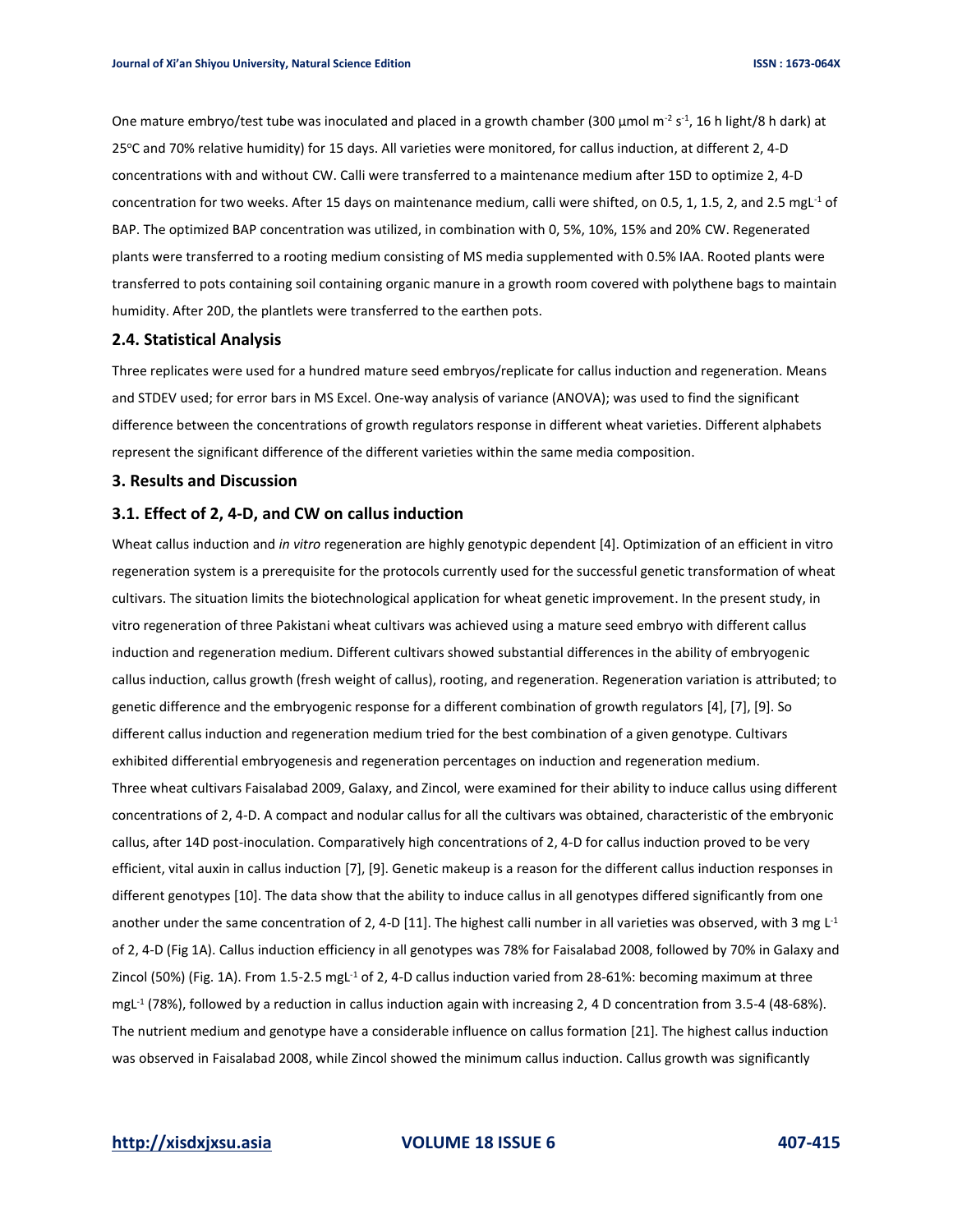affected by CW (Fig 1B). Callus growth augmented by increasing CW concentration, become maximum at 10% (Fig 2A; 2B; and 2C).



**Fig 1.** Callus induction percentage of *Triticum aestivum* cvs Faisalabad 2008, Galaxy, and Zincol with MS media supplemented with (1A) 1.5, 2, 2.5, 3, 3.5, and 4 mgL<sup>-1</sup> of 2, 4-D. (1B) 3 mgL<sup>-1</sup> 2,4-D with 5, 10, 15 and 20% coconut water.



**Fig 2**. Callus formation of *Triticum aestivum* cvs with MS media supplemented with 3 mgL<sup>-1</sup> of 2, 4-D + 10 % coconut water. (2A) Faisalabad 2008 (2B) Galaxy (2C) Zincol.

The experiment was proceeded by using optimized 2, 4-D 3 mgL<sup>-1</sup> with different concentrations of CW from 5-20%. The highest percentage callus induction was at three mgL<sup>-1</sup> 2, 4-D, and 10% CW. That was 84.6% in Faisalabad 2008, followed by 74.6% for Galaxy and Zincol (63.3%). Further increasing CW concentration from 10-20% causes a reduction in callus. Enhanced callus induction leading to regeneration was observed, with 15% CW in tomato cvs [22]. Wheat mature embryos, maximum callus induction with 1.0 mgL<sup>-1</sup> abscisic acid, 2, 4 D with 2.0 mgL<sup>-1</sup> NAA is reported [14]. 2.0, and 0.2 mgL-1 2, 4 D and NAA/4-chlorophenoxyacetic acid was found optimum for wheat callus; while regeneration is observed free of growth regulators from mature wheat embryos [7]. The highest callus induction with 1mgL-1 2, 4-D, 2 mg  $L^1$ picloram, 200 mg L<sup>-1</sup> casein hydrolysate using wheat mature/immature embryos was observed [9]. The combination of auxins was found superior for embryogenic callus induction; compared to a single auxin treatment previously. Mehmood et al. [23] reported 90% callus induction at 3mgL<sup>-1</sup> of 2, 4-D in Inqalab-91 seeds. In this case, also best callus induction was found with single auxin alone or in combination with CW: which enhanced the callus.

### **3.2. Effect of 2, 4D, BAP, and CW on wheat regeneration**

Regeneration is a vital step in tissue culture, as the response of different genotypes toward different growth regulators forms the basis for transformation. Embryogenic calli transferred to the regeneration media: with 0.5, 1, 1.5, 2, and 2.5 mgL-1 BAP 30D-Post-Inoculation. The results showed that regeneration frequency varies significantly with different BAP concentrations (Fig.3A, 4A, 4B, 4C). Faisalabad 2008 showed the highest regeneration (77.6 %) and proved to be better as compared to Galaxy (74.6 %) and Zincol (63.3 %) at 1.5 mgL<sup>-1</sup> of BAP. An increase in BAP concentration from 0.5-1.5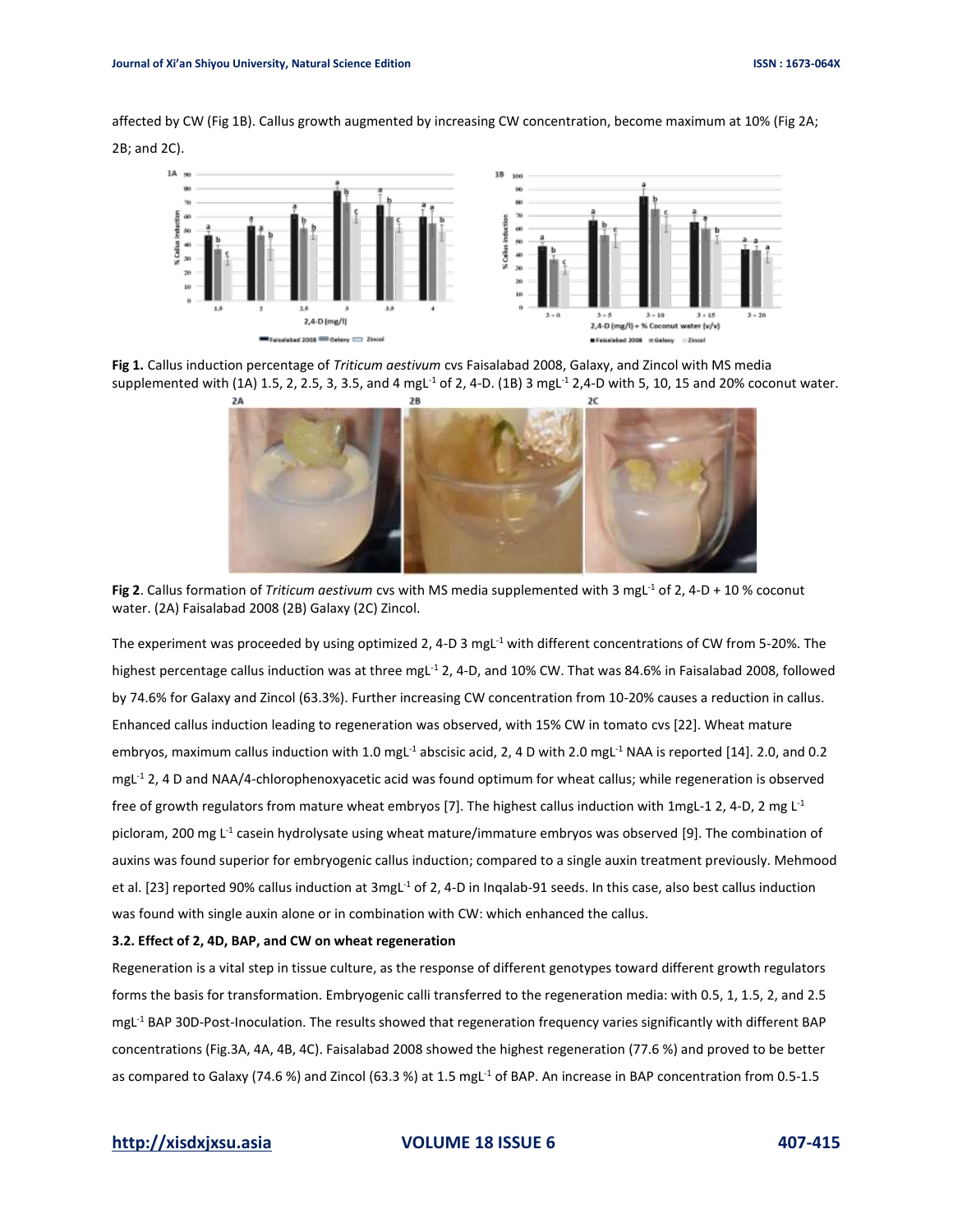mgL<sup>-1</sup> augment regeneration for all wheat varieties, but a further increase in BAP from 1.5-2.5 mgL<sup>-1</sup> led to reduced regeneration. 1.5 mgL<sup>-1</sup> BAP in the regeneration medium is suitable for efficient regeneration in all types of wheat (Fig. 3A, 3B, 4). The highest regeneration of BAP at 1.5 mgL-1 was used with different concentration of CW (0, 5%, 10%, 15% and 20%) to check its effect on regeneration (Fig.3B; 5A, 5B, 5C, and 5D).



**Fig 3**. Regeneration percentage of *Triticum aestivum* cvs Faisalabad 2008, Galaxy, and Zincol with MS media supplemented with (3A) 0.5, 1, 1.5, 2, 2.5 mgL<sup>-1</sup> of BAP (3B) 1.5 mgL<sup>-1</sup> BAP with 5, 10, 15, and 20% coconut water.

The highest regeneration rate was for Faisalabad 2008 (81.6 %) and the least regeneration in Zincol (68.3 %), at 1.5 mg/l BAP with 10% CW. Regeneration decrease with a further increase in CW concentration which inhibits regeneration [22]. (Fig.3B; 4). Kumar *et al*. [14] regeneration was reported with BAP, thidiazuron, and NAA using mature wheat embryos. Regeneration from mature wheat seed callus (13.8 %) with 1.5 mg  $L^1$  of IAA and 0.3 mg L<sup>-1</sup> BAP is reported [8]. According to him, the callus induction and regeneration varied significantly with variety. So in this report, maximum regeneration was obtained with 10% CW and 1.5 mgL<sup>-1</sup> BAP. Higher regeneration (59.33%) was observed in Chakwal-97 with 3mgL<sup>-1</sup> BAP, while least regeneration was observed in Khyber (17.33%) at 4 mg L<sup>-1</sup> BAP using seed source [23].





Fig 4. Regeneration of *Triticum aestivum* cvs with MS media supplemented with 1.5 mgL<sup>-1</sup> BAP (4A) Faisalabad 2008 (4B) Galaxy (4C) Zincol.

Regeneration (65% & 52.38%) on MS medium containing 0.05 mg L<sup>-1</sup> NAA using mature/immature embryos is reported [9]. Iqbal et al. [13] reported 4mgL<sup>-1</sup> BAP for regeneration and maximum callus induction ranges from 4-6 mg L<sup>-1</sup> 2, 4 D. In the given data, the combination of 10% CW and 1.5 mg L -1 BAP was found efficient for regeneration. *In vitro* wheat regeneration was found cultivar dependent, with Faisalabad 2008 signifying maximum regeneration. CW is a complex full of growth regulators like IAA, kinetin, and zeatin that minimize the cost of plant propagation [17], [18], [19]. CW was reported in olives and *Corylus avellana* L for embryogenic callus induction and micro-propagation [24], [25]. It's not been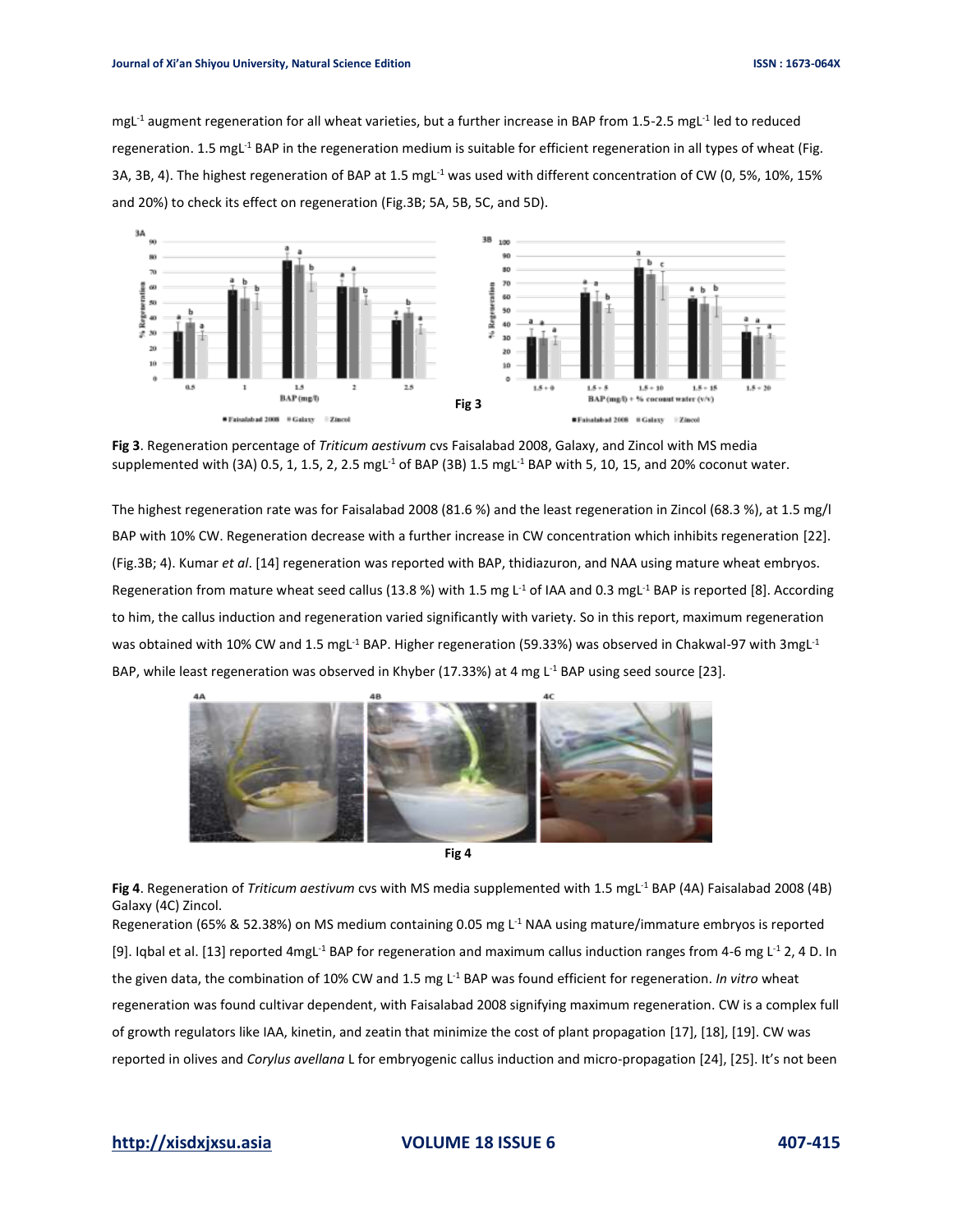reported before in wheat, with the least number of growth regulators. Plants of wheat cvs obtained after rooting were shifted to soil and acclimatized (Fig 5F). Data is recorded for the plants obtained from all *Triticum* cvs (Table 1).



Fig 5. Regeneration of *Triticum aestivum* cvs with MS media supplemented with 1.5 mgL<sup>-1</sup> of BAP and 10% coconut water 3W-Post inoculation (5A) Galaxy 2W-Post- inoculation (5B) Faisalabad 2008: 2W-Post inoculation (5C) Faisalabad 2008 3W-Post inoculation. Regeneration 3-W-post green spotted calli-inoculation (5D) Galaxy (5E) Zincol (5F) Faisalabad 2008**.**

Lack of chlorophyll, and results in photosynthesis impairment, resulted in abnormal plant development and premature death (Fig 5D, E). Albinism is frequently faced in tissue culture experiments. Nuclear mutation induces plastid ribosome deficiency; resulting in albinism [26], [27]. The molecular mechanism responsible for chlorophyll deficiency resulted in a mutant allele of the Alm gene for albino lemma and pericarp phenotype (line i: BwAlm) is limelight research now [26], [27]. A maximum number of chlorophyll mutants were observed in the variety Faisalabad 2008 and Zincol (90%) and minimum in Galaxy 66.67% (Table 1).

**Table 1. Chlorophyll mutants obtained out of regenerated Triticum aestivum cvs obtained by mature embryos derived callus with different phytohormones**.

| <b>Varieties</b> | <b>Total plantiets</b> | Chlorophyll | % Chlorophyll |
|------------------|------------------------|-------------|---------------|
|                  |                        | mutants     | mutant        |
| Faisalabad 2008  | 110                    | 10          | 9.09          |
| Galaxy           | 90                     | 30          | 33.33         |
| Zincol           | 62                     | 08          | 12.9          |

The presence of chlorophyll deficient plantlets confirmed genetic variability [10], [28]. Phenotypic variability that occurred during *in-vitro* culture can revert to their parental type in field conditions.

# **4. Conclusion**

The study showed the 2, 4-D efficiency in callus induction and proliferation at 3 mg L<sup>-1</sup>) and the BAP in regeneration (1.5 L<sup>-1</sup>). There was a significant difference between the three varieties, with superiority of the Faisalabad 2008 to Galaxy and Zincol. Along with this, CW significantly enhanced callus induction and regeneration. Faisalabad 2008 shows a maximum number of plantlets with minimum chlorophyll variation.

# **Declaration of Funding**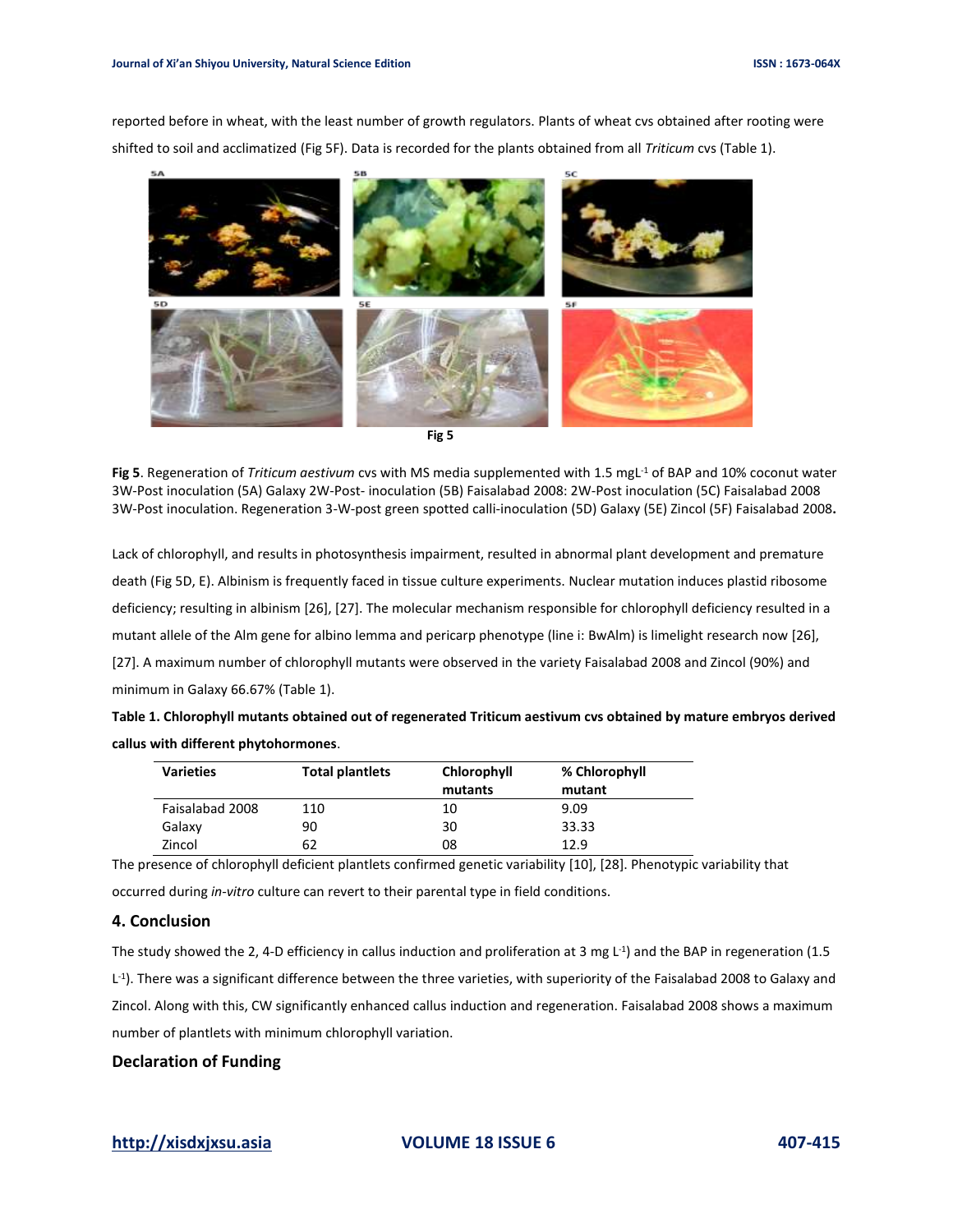The research funding is supported by National Research Program for Universities (NRPU 6506), Higher education Commission Islamabad, Pakistan at the Department of Biochemistry and Biotechnology, University of Gujrat, Gujrat

Pakistan.

### **Conflicts of Interest**

The authors declare no conflicts of interest.

#### **Ethical Statement**

This article does not contain any studies with human participants or animals performed by the authors.

#### **Consent for publication**

The corresponding author had taken consent from all co-authors to the submission, and publication of their data in the

Journal of Xi'an Shiyou University, Natural Science Edition.

# **Author Contribution**

Asma Rafique (Experiment execution, Formal analysis, First draft preparation); Dr. Amber Afroz (Supervision,

Experimental Design, Concept, Funding source); Dr. Nadia Zeeshan (Co-supervision, Concept, Paper Final editing).

#### **References**

[1] P. R. Shewry, "Wheat". J. Exp. Bot., vol. 60, no. 6, pp. 1537-1553, 2009.

[2] J. M. Zale, S. Agarwal, S. Loar, and C.M. Steber, "Evidence for stable transformation of wheat by a floral dip in Agrobacterium tumefaciens" Plant Cell Rep., vol. 28, no. 6, pp. 903-913, 2009.

[3] B. C. Curtis, "Wheat in the World". Available online: http://www.fao.org/3/y4011e/y4011e04.htm (accessed on 28 March 2019).

[4] P. Giraldo, E. Benavente, F. Manzano-Agugliaro, and E. Gimenez, "World-wide research trends on wheat and barley: A bibliometric comparative analysis". Agronomy, vol. 9, pp. 352, 2019. doi:10.3390/agronomy9070352.

[5] P. L. Bhalla, H.H. Ottenhof, and M.B. Singh, "Wheat transformation–an update of recent progress". Euphytica, vol. 149, no. 3, pp. 353-366, 2006.

[6] Z. Sramkova, E. Gregova, and E. Sturdik, "Chemical composition and nutritional quality of wheat grain". Acta Chim. Slov., vol. 2, no. 1, pp. 115-138, 2009.

[7] M. O. Adero, E.D. Syombua, L.K. Asande., N.O. Amugune, E.S. Mulanda, and G. Macharia, "Somatic embryogenesis and regeneration of Kenyan wheat (*Triticum aestivum* L.) genotypes from mature embryo explants". Afr. J. Biotechnol.*,* vol. 18, no. 27, pp. 689-694.

[8] S. J. Baday, "*In vitro* study of the callus induction of two varieties of wheat seeds by plant growth regulators". Agric. J., vol. 13, no. 3, pp. 67-71, 2018.

[9] R. Ahmadpour, N. Zare, R. Asghari-Zakarta, and P. Sheikhzadeh, "Efficient i*n vitro* somatic embryogenesis and plant regeneration from mature and immature embryos of wheat (*Triticum aestivum* L.)". Braz. Arch. Biol. Technol., vol. 59, pp. e17160288, 2016. doi. 10.1590/1678-4324-201616028.

[10] S. Yasmin, I.A. Khan, A. Khatri, N. Seema, G. S. Nizamani, and M. A. Arain. "*In vitro* plant regeneration in bread wheat (*Triticum aestivum* L.)". *Pak. J. Bot.,* vol. 41, no. 6, pp. 2869-2876, 2009.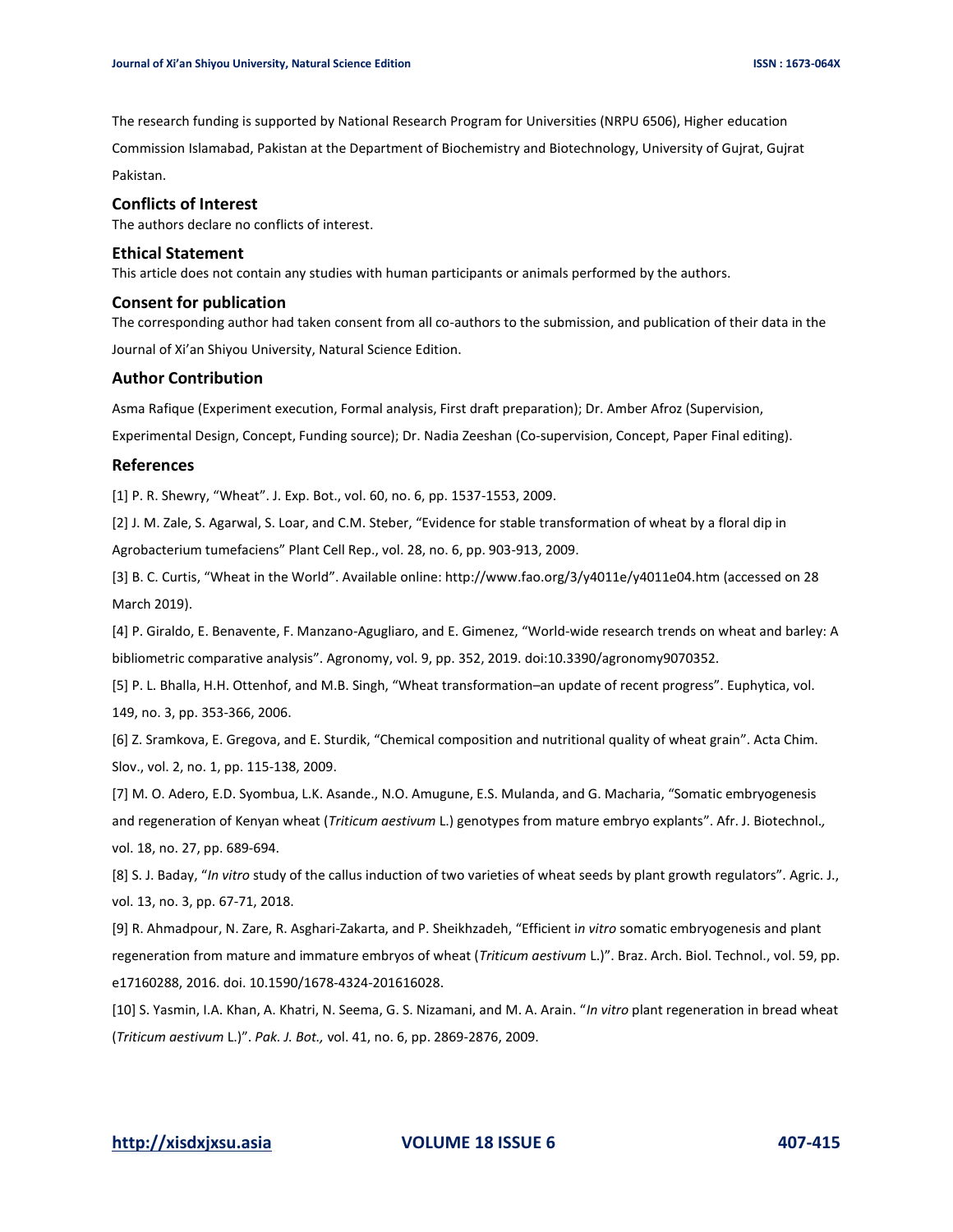[11] M. M. Shah, Q. Khalid, U.W. Khan, S. A. H. Shah, S. H. Shah, A. Hassan, and A. Pervez, "Variation in genotypic responses and biochemical analysis of callus induction in cultivated wheat". Genet. Mol. Res., vol. 8, no. (3), pp. 783-793, 2009.

[12] S. Hayta, M. A. Smedley, M. Clarke., M. Forner, and W.A. Harwood. An efficient *Agrobacterium*-mediated transformation protocol for hexaploid and tetraploid wheat. Curr. Protoc., vol. 1, pp. e58, 2021. doi: 10.1002/cpz1.58. [13] M. Iqbal, N.I. Raja, S. Asif, N. Ilyas, M. Hussain, F. Yasmeen, M. Ejaz, M.A. Sultan, S. Aslam, and H. Javed. *In-vitro* study of callogenesis and regeneration potential of elite wheat (*Triticum aestivum* L.) cultivars. Am. J. Plant Sci., vol. 7, pp. 2515-2526, 2016.

[14] A. Kumar, S. Sharma, N. L. Rai, A. Tomar, P. Kumar, R. S. Sanger, S. K. Singh, Vaishali, M. Kumar, and M. K. Yadav, "Callus induction and efficient plant regeneration in wheat (*Triticum aestivum* L.) through mature embryo culture". Int J Chem Stud, vol. 7, no. (4), pp. 1445-1450, 2019.

[15] Y. Yu, J. Wang, M. L. Zhu, and Z.M. Wei, "Optimization of mature embryo-based high frequency callus induction and plant regeneration from elite wheat cultivars grown in China". Plant Breed., vol. 127, no. 3, pp. 249-255, 2008.

[16] M. A. Mohammed, A. O. Alfalahi, A. S. Abed, and Z. N. Hashem, "Callus induction and plant regeneration from

immature embryos of two wheat cultivars (*Triticum aestivum* L.)". Iraqi J. Biotech., vol. 18, no. 2,pp. 57-63, 2019.

[17] J. Arditti, "Micropropagation of Orchids", vol. II, 2<sup>nd</sup> ed. Blackwell Publishing, Oxford, UK, 2008.

[18] J. W. H. Yong, L. Ge, Y.F. Ng, and S.N. Tan, "The chemical composition and biological properties of coconut (*Cocos nucifera* L.) water". Molecules, vol. 14, no. 12, pp. 5144-5164, 2009.

[19] M. L. Aguilar, F. Espadas, B. Maust, and L. Saenz, "Endogenous cytokinin content in coconut palms affected by lethal yellowing". J Plant Pathol., vol. 91, no. 1, pp. 141-146, 2009.

[20] T. Murashige, and F. Skoog, "A revised medium for rapid growth and bioassays with tobacco tissue cultures". Physiol. Plant., vol. 15, no. 3, pp. 473-497, 1962.

[21] R. Beyaz, "The effect of seed size on in vitro seed germination, seedling growth and tissue culture response of callus from mature embryos of wheat (*Triticum* sp.)". Fresenius Environ. Bull., vol. 28, no. 1, pp. 502-508, 2019.

[22] A. Afroz, Z. Chaudhry, U. Rashid, M.R. Khan, and G.M. Ali, "Enhanced regeneration in explants of tomato (*Lycopersicon esculentum* L.) with the treatment of coconut water" Afr. J. Biotechnol., vol. 9, no. 24, pp. 3634-3644,

[23] K. Mehmood, M. Arshad, G. M. Ali, and A. Razzaq, "Tissue culture responses of some wheat (*Triticum aestivum* L) cultivars grown in Pakistan". Pak. J. Bot., vol. 45, no. (SI), pp. 545-549, 2013.

[24] M. A. S. Prando, P. Chiavazza, A. Faggio, and C. Contessa, "Effect of coconut water and growth regulator supplements on *in vitro* propagation of *Corylus avellana* L". Sci. Hortic., vol. 171, pp. 91-94, 2014.

[25] R. A. V. de Souza, F.T. Braga, T.A. Setotaw, J.V. Neto, P.H. de Azevedo, V.H. de Azevedo, and G.M.D.A. "Cançado.

Effect of coconut water on growth of olive embryos cultured *in vitro*". Cienc. Rural, vol. 43, no. 2, pp. 290-296, 2013.

[26] N. A. Shmakov, G.V. Vasiliev, N.V. Shatskaya, A.V. Doroshkov, E.I. Gordeeva, D.A. Afonnikov, and E.K. Khlestkina.

Identification of nuclear genes controlling chlorophyll synthesis in barley by RNA-seq. BMC Plant Biol., vol. 16, pp. 245, 2016. https://doi.org/10.1186/s12870-016-0926-x

# **[http://xisdxjxsu.asia](http://xisdxjxsu.asia/) VOLUME 18 ISSUE 6 407-415**

2010.